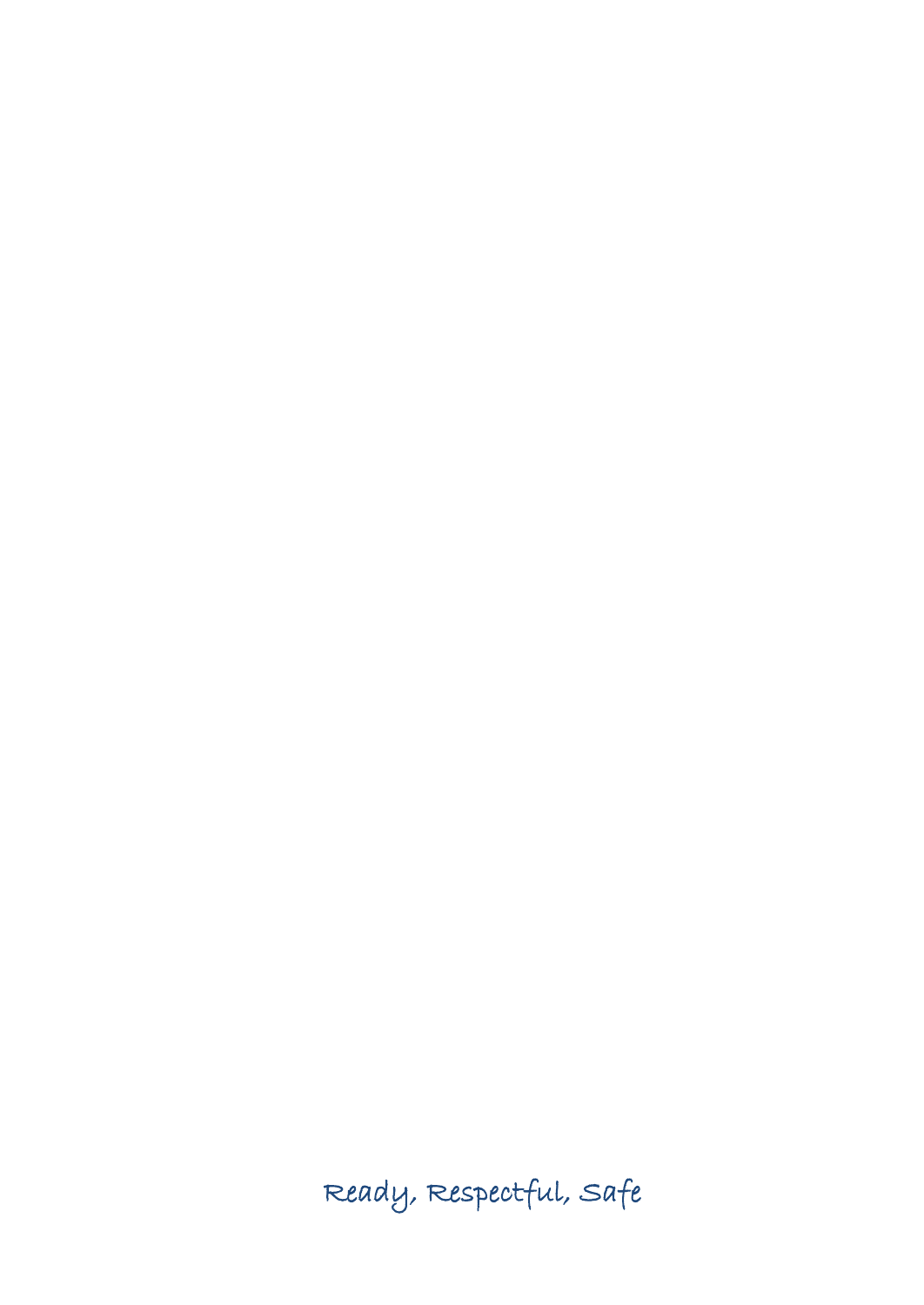# **Table of Contents**

|                                            | 4              |
|--------------------------------------------|----------------|
|                                            | 5              |
|                                            | 5              |
|                                            | 7              |
|                                            | $\overline{7}$ |
|                                            | $\overline{7}$ |
|                                            | 8              |
|                                            | 9              |
|                                            | 10             |
| Appendices:                                |                |
| A - Exclusion                              |                |
| <b>B</b> - Detention                       | 14             |
| C - Power to search pupils without consent |                |
| D - Behaviour Record sheet                 |                |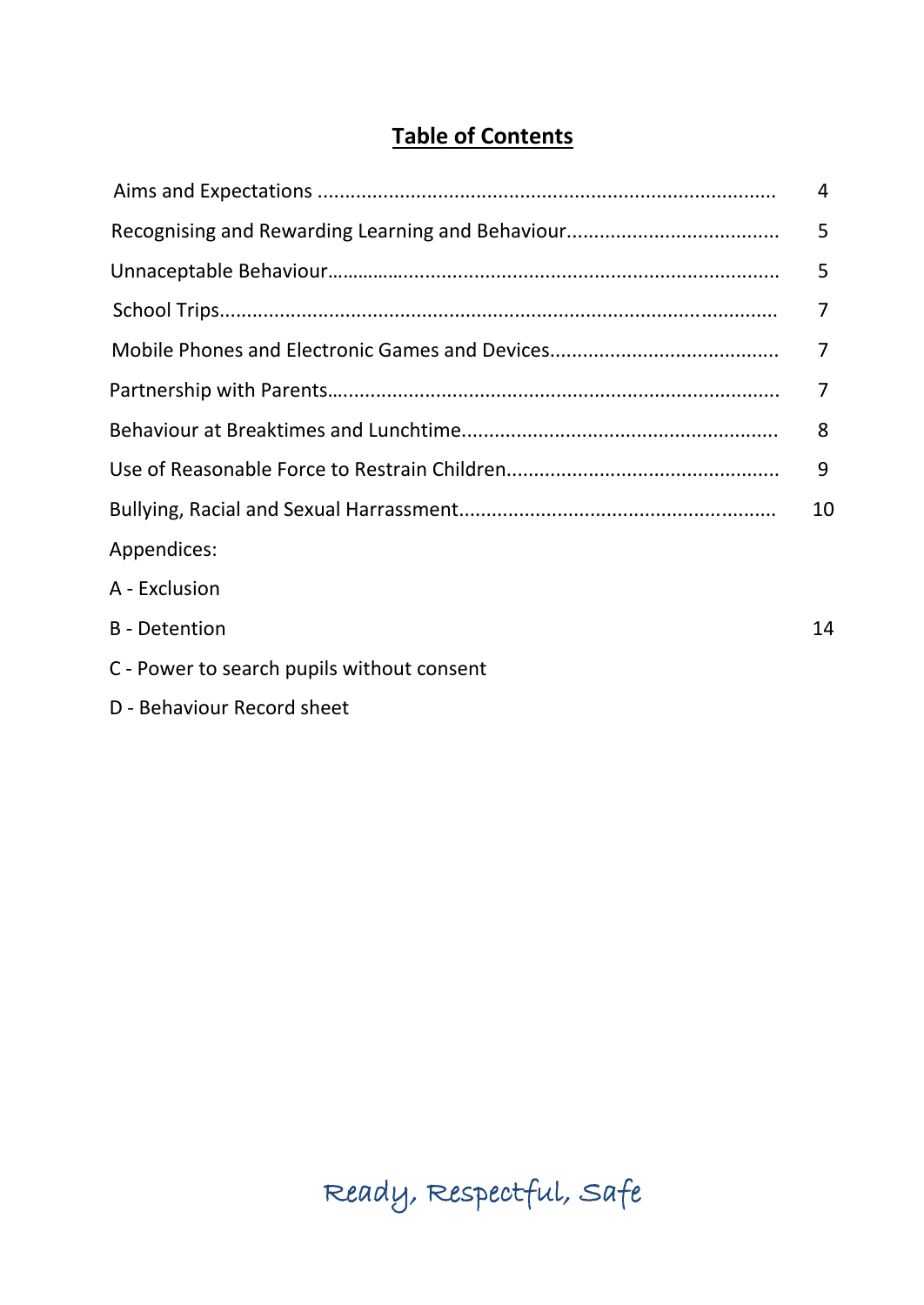## **AIMS AND EXPECTATIONS**

**Our Three Values: We are READY We are RESPECTFUL We are SAFE**

**What they mean to us:**

## **Ready**

We will be present and available for children, colleagues and the wider community and will act decisively and supportively.

#### **Respectful**

We will model throughout all interactions, considerate, professional and respectful behaviours with all members of the school community.

#### **Safe**

We will ensure a safe school community by developing and maintaining positive relationships and engaging with the PACE approach to all interactions within the school community.

# **We aim:**

- To provide a clearly defined framework that can be easily understood by parents, teachers, other staff and children.
- To develop effective relationships with all children.
- To clarify the limits of behaviour at different times and places throughout the school day so that children may work in a safe and happy environment.
- To provide a code of behaviour that will enable the children to develop self-discipline in order to take a meaningful and purposeful place in our world.
- To ensure our approach is clear, fair, understood and reflected within the school curriculum and the general role model offered by all who work in school.

# **Shared Expectations:**

We expect the children to spend time learning at Clements in a secure and aspirational setting. Consequently we base our Behaviour Policy on our school values:

- Ready-For learning and listening.
- Respectful-Environment and people
- Safe-At all times

# **Learning Behaviour:**

Our culture for learning stems from the Success For All Co-operative learning standards. Classrooms should be active learning environments where all children are engaged and enthused:

> Everyone Participates-Involve all team members in a discussion or project including those who are reluctant to participate.

Ready, Respectful, Safe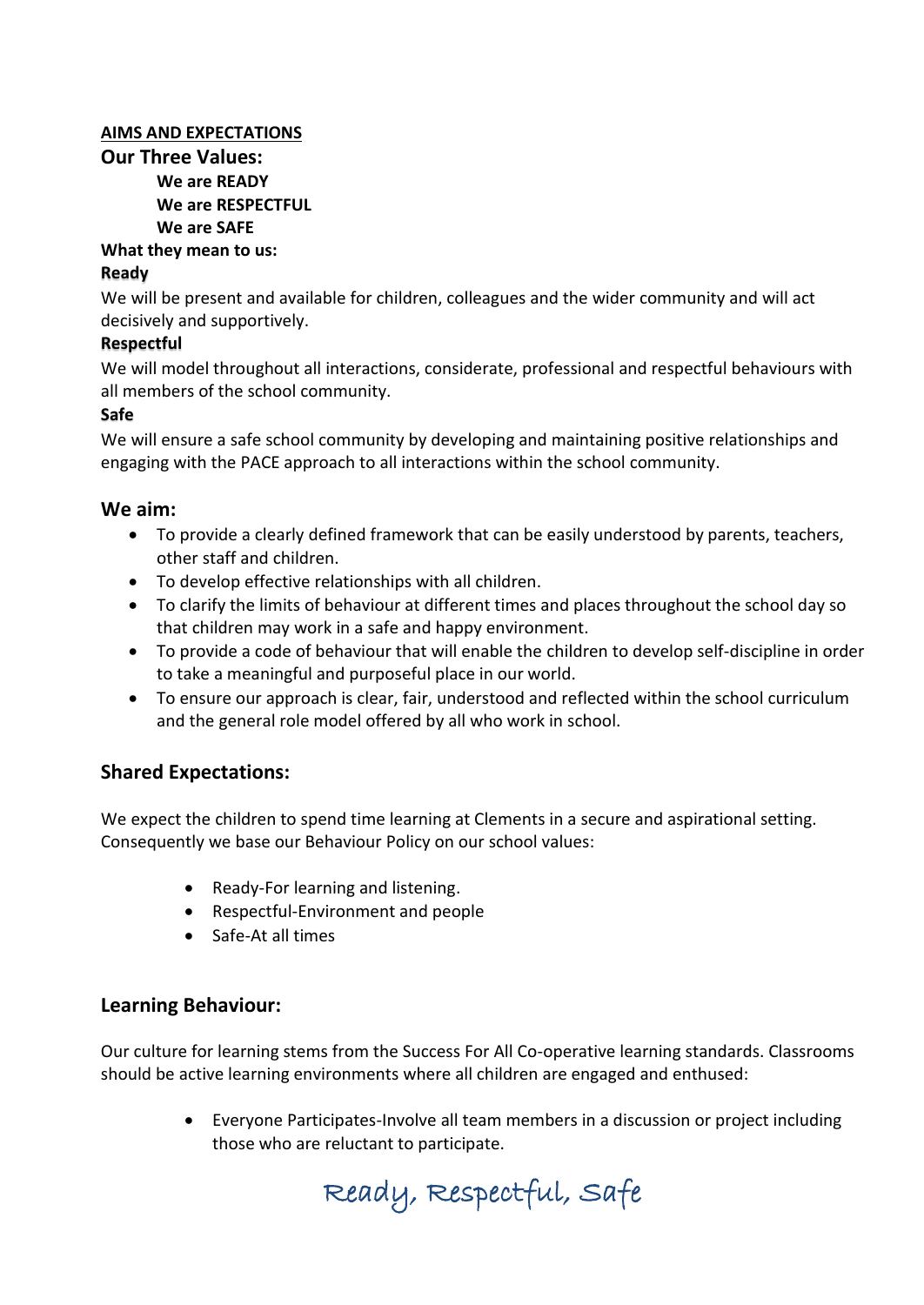- Practice Active Learning-Listening with a goal or question in mind and analysing what you hear or see in light of this question.
- Help and Encourage Each Other-The ability to gauge where team mates are in their understanding to help them extend their knowledge or skill.
- Explain your ideas and tell why-The foundation necessary for all students to effectively communicate their thinking or justify how they came to a particular answer.
- Complete tasks-Involves working hard to complete all expected work.

# **1. HOW WE RECOGNISE AND REWARD GOOD LEARNING BEHAVIOUR AND WORK**

- A Recognition Board in every classroom recognises positive behaviour.
- Regular verbal praise either direct to child or to a group. We use a child's good work or behaviour to praise in front of the others.
- Positive comments written on work and shown to parents at Parents Evenings.
- 'Flying High, Aiming Higher' nominations will be read out in Friday's assembly and invited for hot chocolate with the Headteacher/Deputy.
- Class Dojo points are given to recognise and reinforce the co-operative Learning Behaviours. Certificates are given out for 25, 50, 75 and 100 points in whole school assembly.
- Team of the week is celebrated with additional dojo points and table trophy.
- Children are sent to the deputy headteacher or headteacher for special deputy or headteacher merit stickers and Dojos.
- Lunchtime supervisors are encouraged to give verbal praise. They may give stickers to children to encourage them to eat their lunch or for helpful behaviour.
- Children's work is used for displays.
- Visitors are encouraged to identify excellent pupils.

# **2. UNACCEPTABLE BEHAVIOUR**

- All reprimands are in private/quietly. Children are given 2 chances then on their third warning will miss 2 minutes of breaktime to have a restorative conversation with their teacher. If behaviour continues they will have 5 minutes to calm down within the classroom or just outside the door-the child will then lose 2 mins of playtime to have a restorative conversation with their teacher. Finally R&R support will be asked for, parents called and miss 2 mins breaktime have a restorative conversation with their teacher.
- All staff will use the agreed script to address unacceptable behaviour (See appendix)
- Concerns over low level behaviour are in the first instance dealt with by the class teacher and positive individual strategies may be applied. Teachers will speak to the child and work closely with parents to gain a clearer perspective.
- Repeated instances of unacceptable behaviour will trigger a log being kept of such behaviour.
- Parents may subsequently be asked to meet with the class teacher and Deputy Head. Individual behaviour plans, risk assessments, pastoral support plans and other interventions may be put in place to support the child.

Ready, Respectful, Safe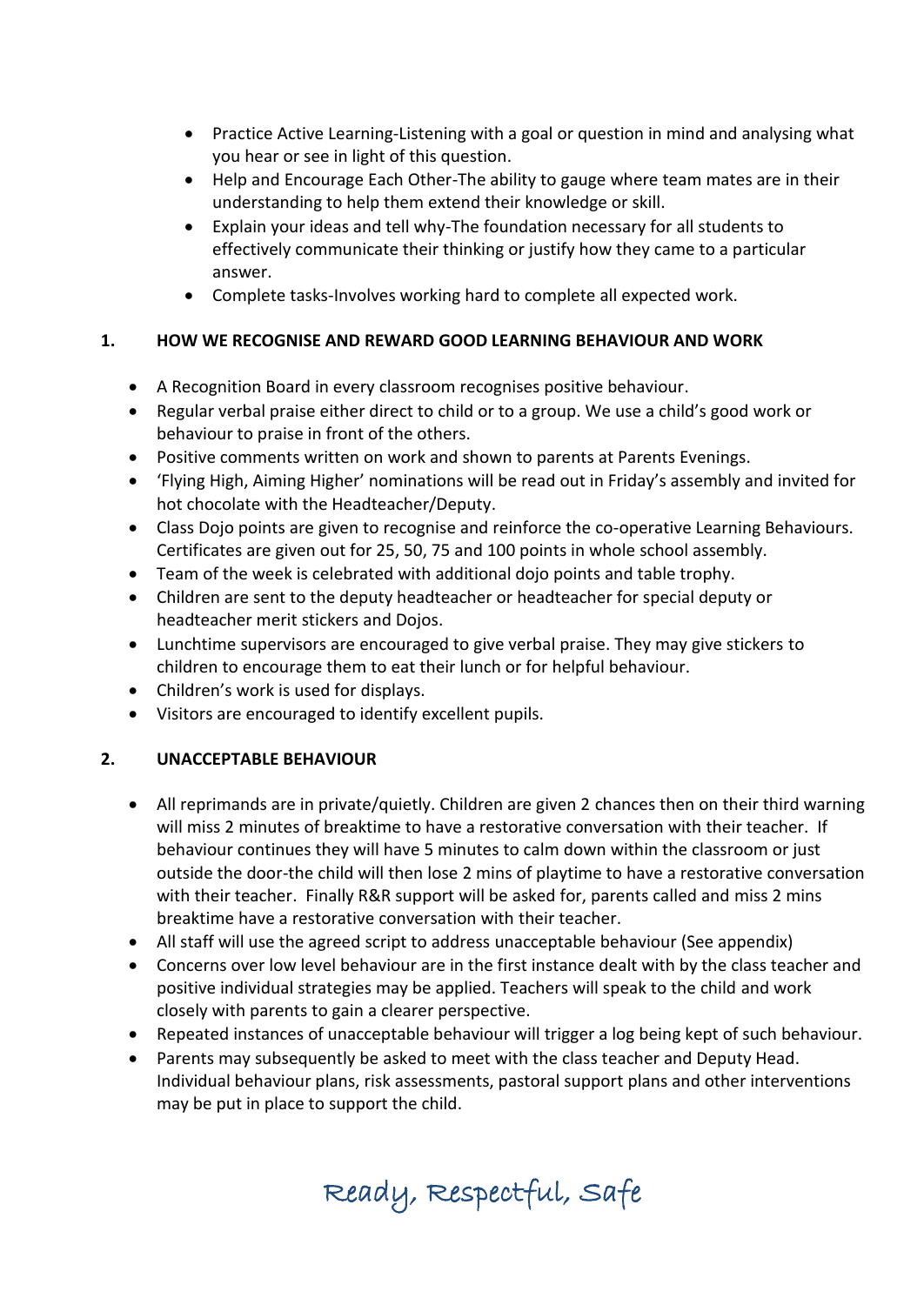- The Headteacher's involvement after persistent breaches of the School's Behaviour Policy. The Governors have agreed that persistent low-level interruption, which prevents others from learning, may result in a fixed term exclusion.
- In PE, for health and safety reasons, one warning only will be given before a child is asked to sit out for an appropriate time, to reflect on their behaviour.

## **Serious Breaches of the Behaviour Policy:**

These may take the form of:-

- Physical abuse to another child or adult e.g. Hitting, kicking, spitting.
- Foul language to another child or adult
- Running out of school
- Total lack of cooperation e.g. running out of class
- Wilful, malicious damage to property
- Racist and sexist incidents
- Behaviour which interferes with the rights of teachers to teach and children to learn
- Cyber Bullying See Online Safety policy.

#### **What staff do:**

Immediate referral to headteacher who will deal with the matter, keep a note of the incident **and decide whether it is sufficiently serious to warrant immediate exclusion** – either for a fixed term or permanently. *(see Appendix A for more on exclusions)* If a child does not stop the action then the teacher uses the internal telephone system to seek

support.

# **3. SCHOOL TRIPS**

Where there are concerns about a child's behaviour, suitable arrangements will be put in place to support the pupil. These may include:

- Inclusion of the children explicitly on the trip risk assessment
- asking a parent to accompany the child
- agreeing that the parent will collect the child if necessary.

If an appropriate arrangement cannot be made, the child will stay in school and learn with another class.

# **4. MOBILE PHONES AND ELECTRONIC GAMES AND DEVICES**

Mobile phones and electronic games and devices are not permitted in school. This is because they may be disruptive, or may get broken or lost. Where it is necessary for a child to bring such an item due to an exceptional circumstance, this must first be agreed with the headteacher. The phone or other electronic item will be kept in the school office for return at the end of the school day. Any other item that disrupts teaching and learning may be confiscated

Ready, Respectful, Safe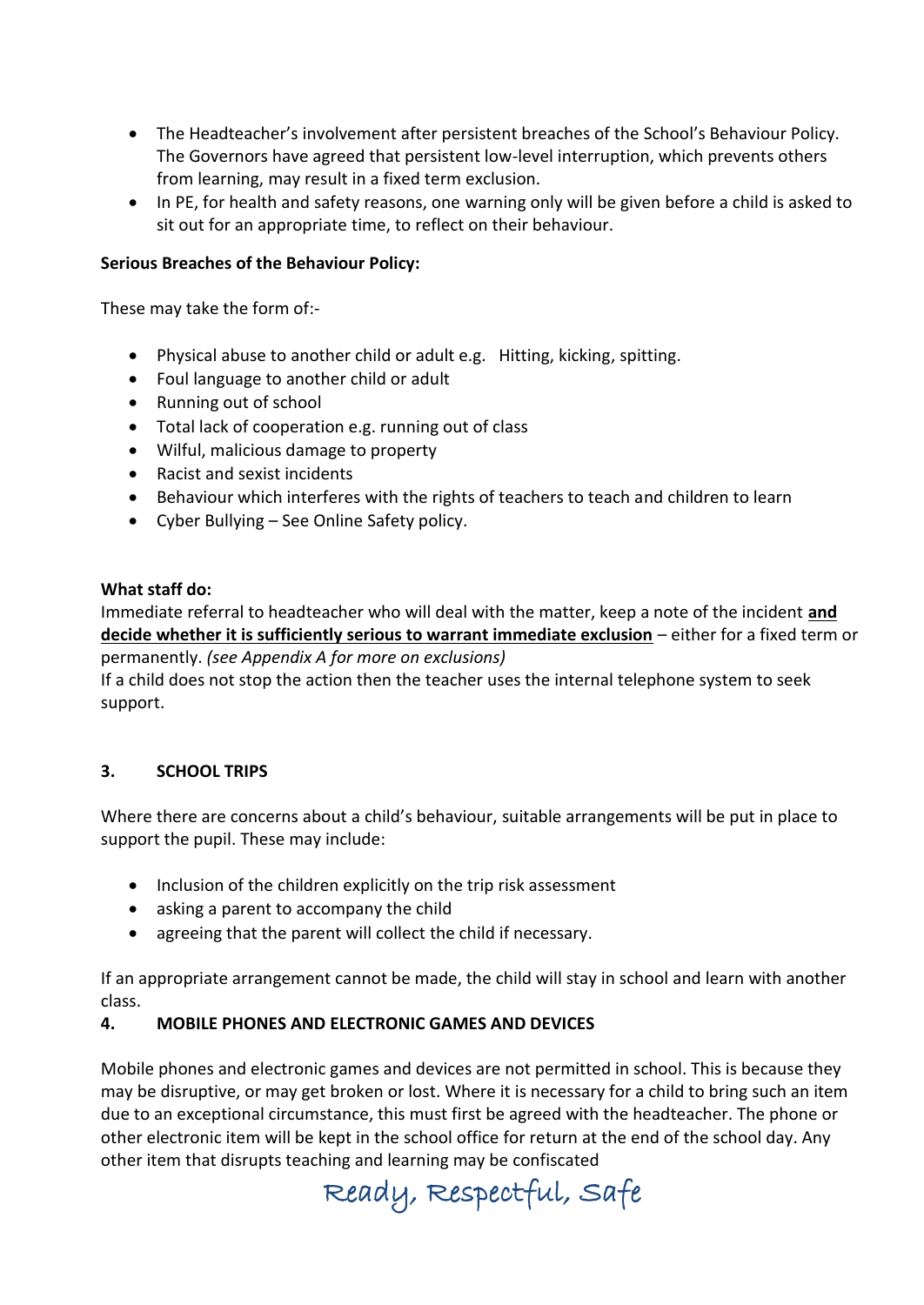Where an inappropriate item is confiscated this will be kept at the school office for collection by the pupil at the end of the school day. If the item is potentially dangerous or if it is persistently confiscated, an adult may be asked to collect it. If it is not collected after one week, it may be disposed of.

It may be necessary to search a child for prohibited items (see Appendix C).

# **5. PARTNERSHIP WITH PARENTS**

# **What parents can do to support their child's learning in school.**

The 1988 Education Act requires that children learn the subjects of the National Curriculum and that all parents are informed of their child's progress. It is helpful to discuss reports and parents evening comments with children to offer praise and reinforce aspects for improvement.

Both the Act and the Parents Charter give parents new responsibilities to ensure that their children come to school in a fit state to learn.

- The children should have adequate sleep, appropriate school clothing and be fed properly beforehand.
- It is also the parent's responsibility to ensure that children attend school regularly and punctually. Truancy is not an issue in this school but parents should be aware that absence without authorisation does not promote good behaviour and discipline and may adversely affect the child's progress in learning and confidence.
- Parents have a vital role to play in fostering good behaviour and we actively seek your support.

The school will support parents through the basic rules and through shared interest, support and encouragement.

Sometimes a class teacher will mention an incident to a parent at the end of the day. Normally parents will not be told about minor incidents but will be consulted where serious or repeated incidents occur.

If a more serious incident has occurred then the parent will be informed by the headteacher/deputy, either face to face, in writing or possibly by telephone. The staff and Governors hope that parents will support the school in its efforts to ensure good behaviour prevails. They would remind parents that issues out of the school hours should be dealt with by parents.

Please note that parents commit an offence in school if they:

- use threatening, abusive or insulting words or behaviour,
- behave in a manner within the hearing or sight of a person so that person is likely to feel harassed, alarmed or distressed.

The police may be involved in these situations.

Ready, Respectful, Safe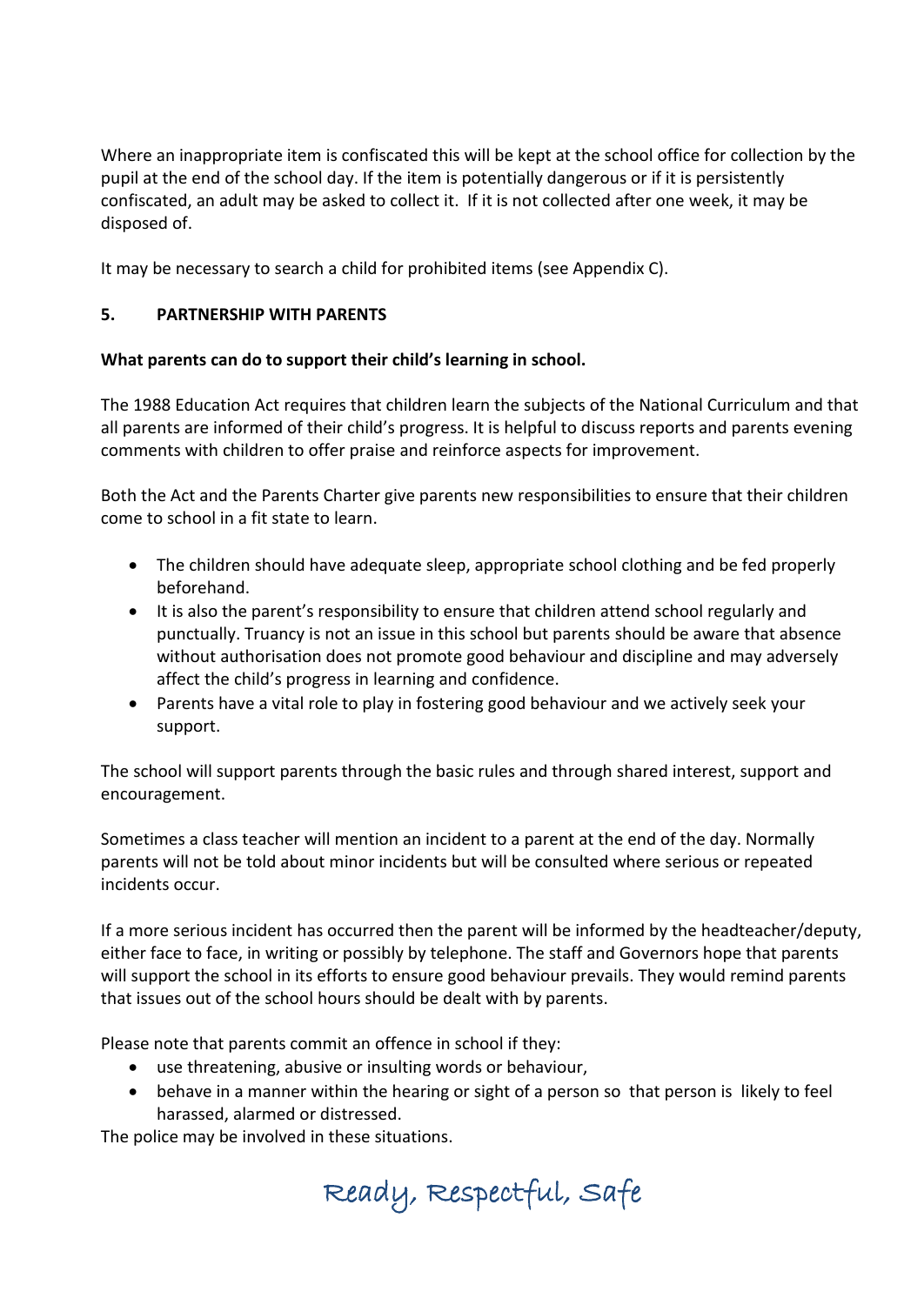## **6. BEHAVIOUR AT BREAKTIME AND LUNCHTIME**

The mid-day supervisors deal with any minor incidents and only refer more serious matters to the duty teacher or headteacher at lunchtime. The duty staff take this role at breaktime. A normal punishment for a more serious incident would be immediate loss of playtime followed by internal lunchtime exclusions when a child is not allowed out to play but remains indoors. Children may have alternative arrangements for lunchtime.

## **If a pupil leaves the school premises without permission:**

- Immediately inform the office and a member of the SLT who will then telephone the child's parents and, if the parent is not contactable, the police.
- If there are sufficient adults left to supervise the children (at least 1 for each class), the child may be followed at a safe distance by 2 adults to monitor the child's whereabouts. **Staff must not run after the child (unless it is deemed that the child is in immediate danger).**

Where children are in danger of harming themselves or others, the teacher is empowered to use physical restraint to prevent possible injury.

# **7. USE OF REASONABLE FORCE TO RESTRAIN PUPILS**

The DfE publication, Use of Reasonable Force (July 2013) provides clarification on the use of force to help staff feel more confident about using this power when they feel it is necessary and to make clear the responsibilities of headteachers and governing bodies in respect of this power.

At Clements Primary Academy teachers and other approved staff have a legal right to use reasonable force to prevent a pupil from:

-Hurting themselves or others -Damaging property -Causing disorder

There is no legal definition of reasonable force, but the school has established the following criteria for use of reasonable force:

-It must always be used as a last resort

-If the circumstances of the incident warrant it (see above)

-The degree of force must be in proportion to the circumstances

-The age and understanding of the pupil must be carefully considered

The minimum amount of force for the minimum amount of time possible must be used and never as a punishment.

Physical intervention can take a number of forms: -Physically interposing between pupils

Ready, Respectful, Safe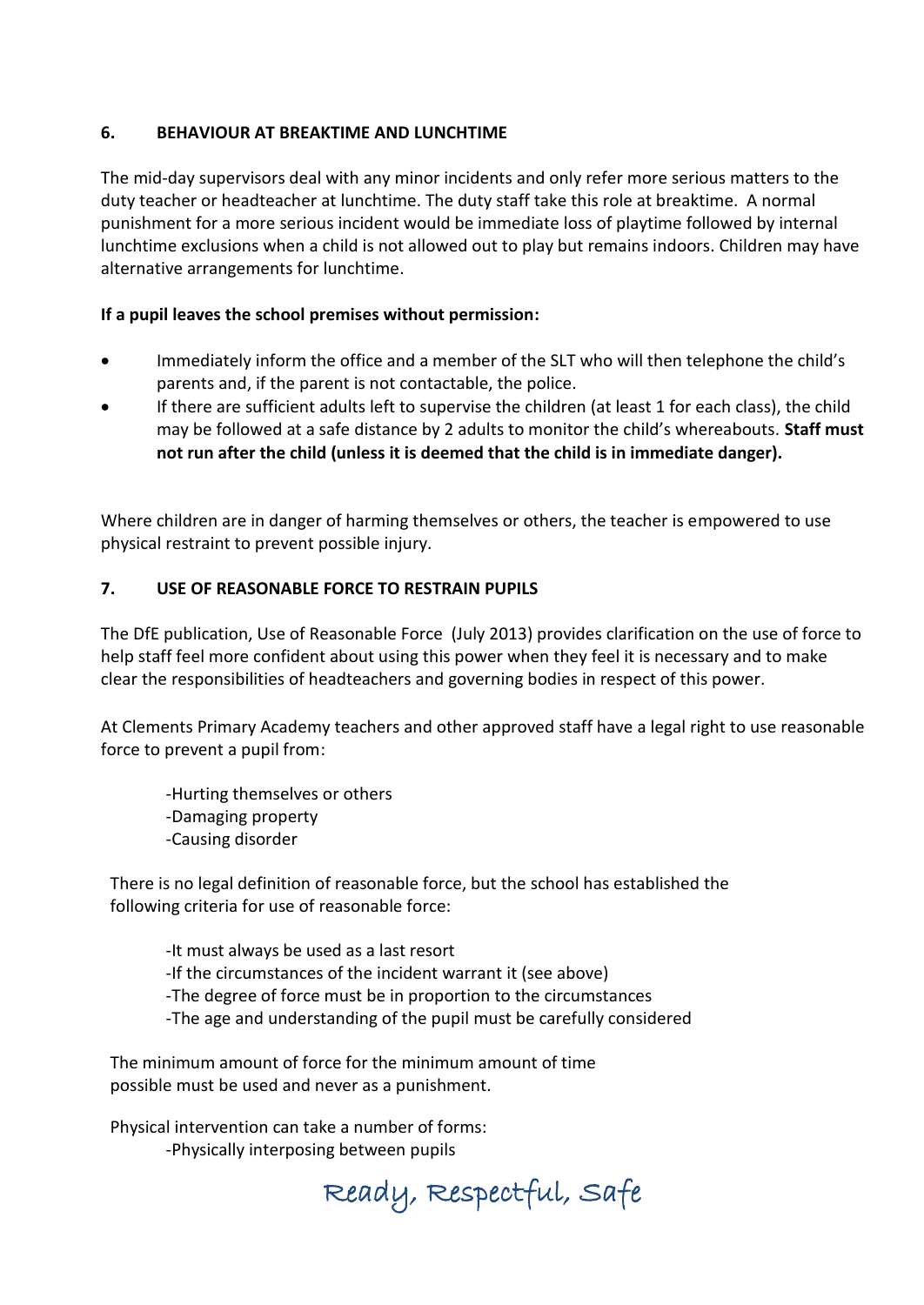-Standing in the way of a pupil

-Leading a pupil away by the hand or by gentle pressure on the centre of the back.

In extreme cases restraint from behind might be used, and on these occasions parents will be notified.

All incidents when restraint is used must be recorded as soon as possible. The following information (as a minimum) should be detailed on CPOMS with written statements of witnesses:

-Name of pupils involved;

-The time of the incident;

-The place where the incident occurred;

-The names of staff or other authorised adults involved.

Where the incident has been prolonged or where considerable force has been used the following details should be recorded:

-Name of all witnesses, pupils and adults;

-Signed witness statements;

-The reason for force being used;

-A description of the way in which the incident developed;

-The pupil's response;

-Details of the outcomes of the incident including injuries and damages.

A general complaints procedure should be made available for parents. This should be used where parents believe inappropriate intervention has been used. However, where the policy documents for the school are clear and understood by both parents and pupils, complaints will be minimised.

#### **8. BULLYING, RACIAL OR SEXUAL HARASSMENT**

We recognise that bullying and harassment can and does take place in all walks of life and incidents of this kind will always be taken seriously and dealt with promptly using the methods outlined above.

#### **Definition: What is Bullying?**

#### **a) Our Shared Beliefs about Bullying**

Bullying damages children's and young people's physical and mental health, including their selfconfidence and ability to build and sustain relationships. It can also destroy self-esteem sometimes with devastating consequences and with the effects lasting into adult life. Bullying undermines the ability to concentrate and learn and can impact on children's and young people's chances of achieving their full potential at school and later in life.

Bullying causes harm to those who bully, those who are bullied and those who observe bullying. This school believes that all children and young people have the right to learn and work in an environment where they feel safe and that is free from harassment and bullying.

Ready, Respectful, Safe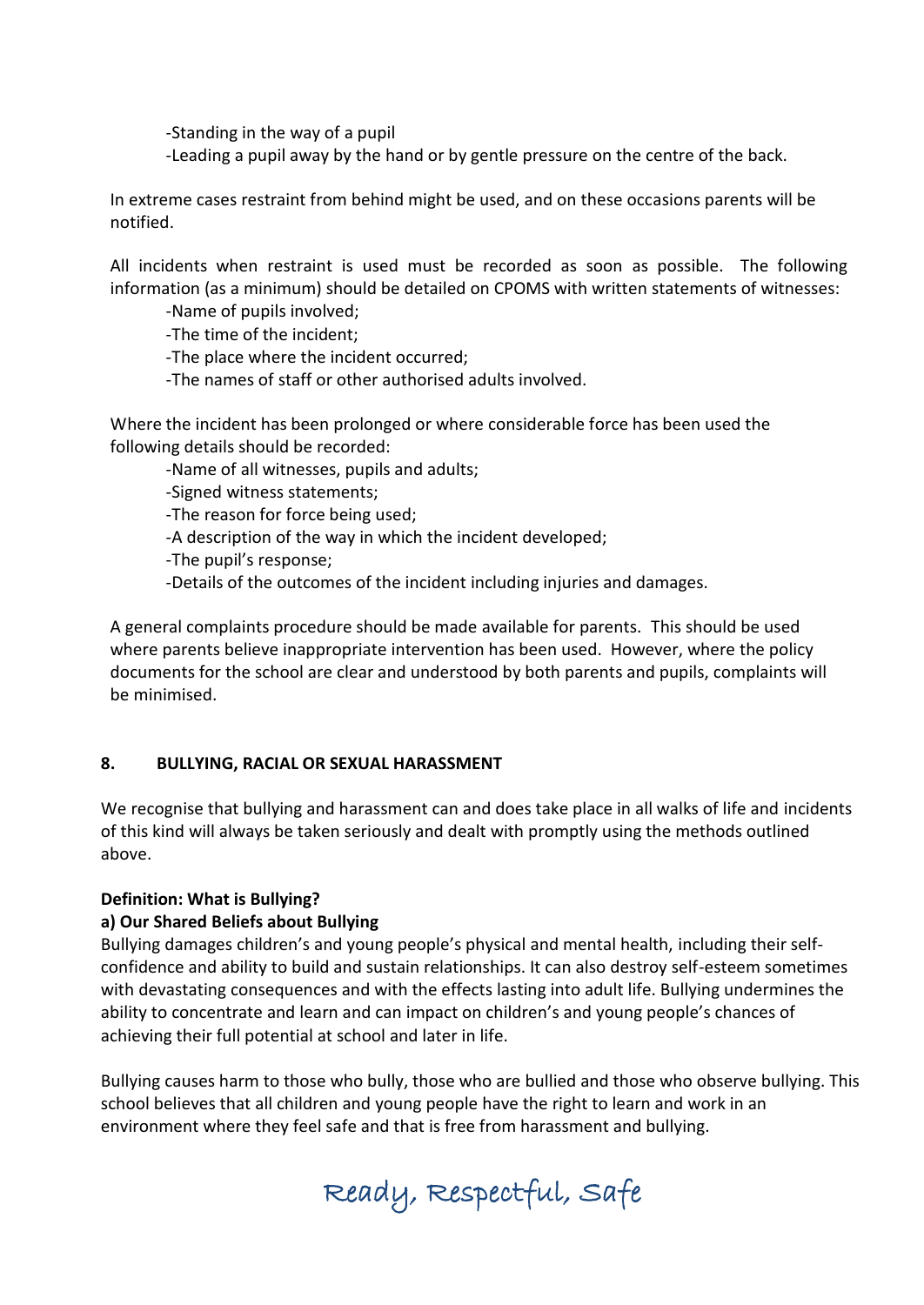The purpose of this policy is to communicate how the school aims to create a climate and environment in which everyone agrees that bullying is unacceptable and is committed to tackling it in order to improve outcomes for children and young people.

# **b) A Definition of Bullying**

The intentional and (usually) persistent physical, verbal or emotional hurting of one person. Bullying is a subjective experience that can take many forms. Various national and international definitions of bullying exist and most of these definitions have three things in common which reflect children's experience of bullying and evidence gained from extensive research in this area. The three common aspects in most definitions of bullying are that:

- It is deliberately hurtful behaviour.
- It is repeated over time.
- There is an imbalance of power, which makes it hard for those being bullied to defend themselves.

Our school has defined bullying as:

Bullying is when somebody deliberately hurts you physically (e.g. punching or kicking) or mentally (e.g. name calling) over a period of time.

# **c) Forms of Bullying**

Bullying behaviour can represent itself in a number of different forms. Children and young people can be bullied in ways that are:

- Physical by being punched, pushed or hurt; made to give up money or belongings; having property, clothes or belongings damaged; being forced to do something they don't want to do.
- Verbal by being teased in a nasty way; called gay (whether or not it's true); insulted about their race, religion or culture; called names in other ways or having offensive comments directed at them
- Relational / indirect by having nasty stories told about them; being left out, deliberately ignored

or excluded from groups.

 Electronic / 'cyberbullying' - for example, via text message; via instant messenger services and social network sites; via email; and via images or videos posted on the internet or spread via mobile phone.

# **Specific Types of Bullying**

Specific Types of Bullying include:

- Bullying related to race, religion or culture
- Bullying related to special educational needs (SEN) or disabilities
- Bullying related to children with gifts and talents
- Bullying related to appearance or health conditions
- Bullying related to sexual orientation
- Bullying of young carers or looked after children or otherwise related to home circumstances
- Sexist or sexual bullying

Ready, Respectful, Safe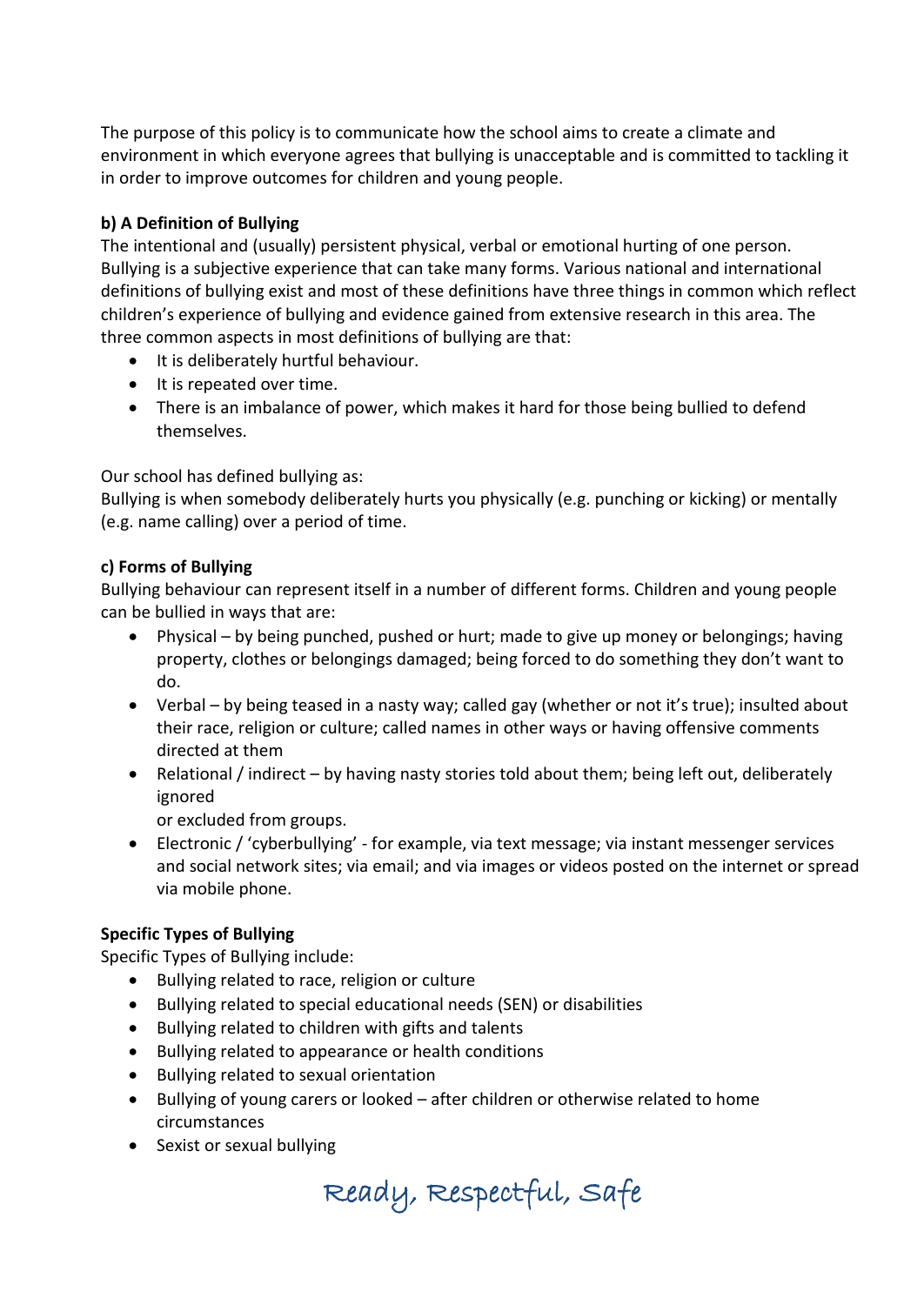Bullying is a complex type of behaviour occurring between individuals and groups. Different roles within bullying situations have been identified and include:

- The ring-leader, the person who through their social power can direct bullying activity.
- Assistants/associates, who actively join in the bullying (sometimes because they are afraid
- of the ring-leader)
- Reinforcers, who give positive feedback to the bully, perhaps by smiling or laughing.
- Outsiders/bystanders, who stay back or stay silent and thereby appear to condone or collude with the bullying behaviour
- Defenders, who try and intervene to stop the bulling or comfort pupils who experience bullying.

#### **What will the school do about incidents of bullying?**

If an incident of bullying is known about by the school, we will:

- work to make sure that the person being bullied is safe;
- work to stop the bullying happening again;
- provide support to the person being bullied; and
- take actions to ensure that the person doing the bullying learns not to harm others.

#### **Preventative strategies** include:

• Effective school leadership that promotes an open and honest anti-bullying ethos.

• Use of curriculum opportunities (in particular, PSHE classes can be used to discuss issues around diversity and draw out anti-bullying messages). The Social and Emotional Aspects of Learning (SEAL) programme, a whole-school and whole curriculum approach to developing social and emotional skills in areas such as empathy and the management of feelings, is also highly relevant to reducing bullying.

• Use of opportunities throughout the school calendar and at certain times of the school day to raise awareness of the negative consequences of bullying (e.g. Anti-Bullying Week in November of each year; and whole-school assemblies).

• Engaging pupils in the process of developing the school anti-bullying policy and promoting open and honest reporting.

• Improving the school environment, looking in particular at staff supervision patterns; the physical design of the building(s); and joint work with partners such as transport service providers.

#### **Reactive/Disciplinary strategies**:

Disciplinary penalties have three main purposes, namely to:

- impress on the perpetrator that what he/she has done is unacceptable;
- deter him/her from repeating that behaviour; and
- signal to other pupils that the behaviour is unacceptable and deter them from doing it.

Sanctions for bullying are intended to hold pupils who bully to account for their behaviour and ensure that they face up to the harm they have caused and learn from it. They also provide an opportunity for the pupil to put right the harm they have caused.

Disciplinary strategies may include:

Ready, Respectful, Safe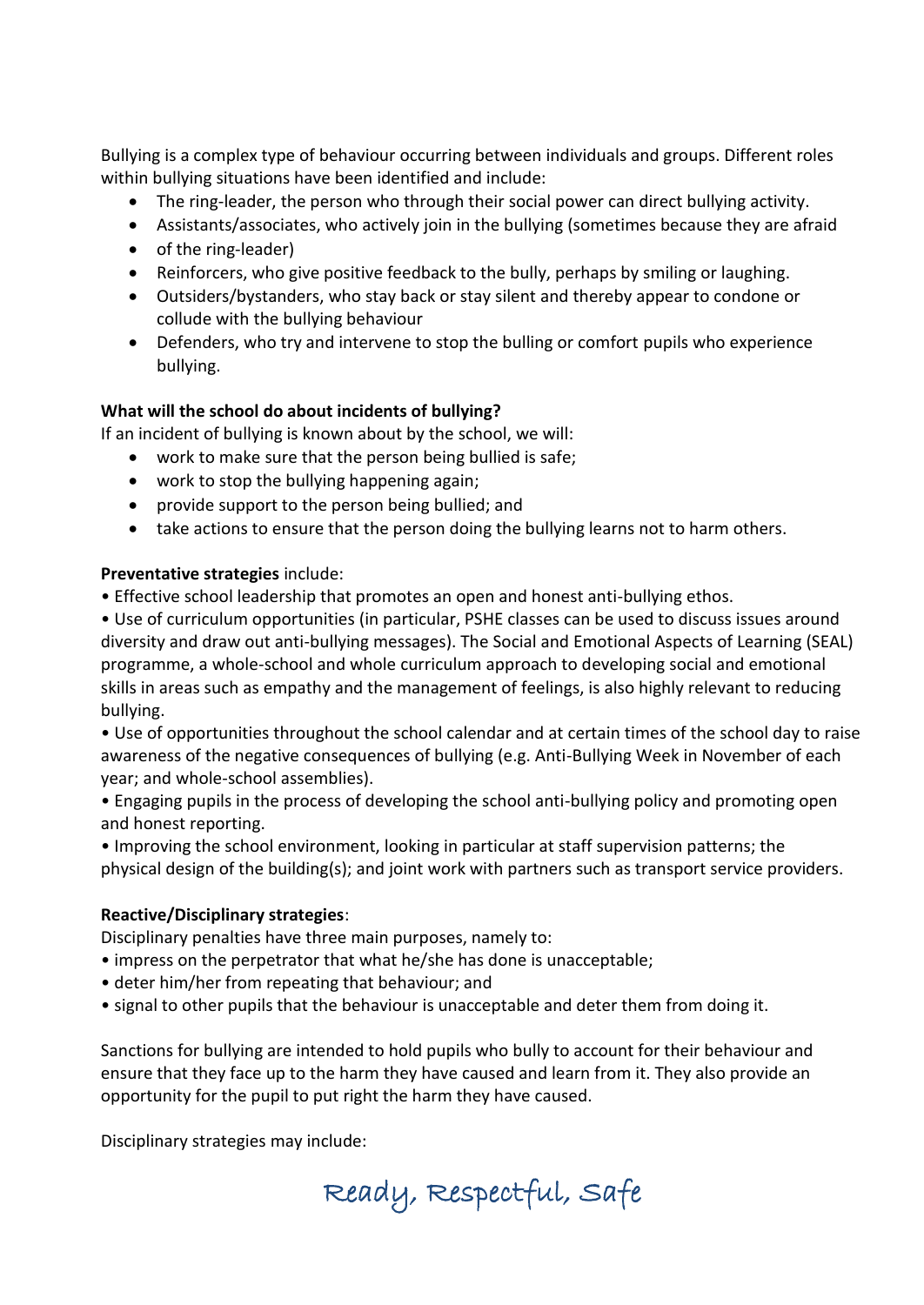Meetings with headteacher/child/parents Writing letters of apology Removal to another class Loss of break/lunch privileges **Detention** 

Other strategies may include: Circle of Friends approach Restorative justice approach

#### **Reporting and Monitoring Bullying**

Keeping records of bullying incidents will enable the school to:

- manage individual cases effectively;
- monitor and evaluate the effectiveness of strategies;
- celebrate the anti-bullying work of the school;
- demonstrate defensible decision making in the event of complaints being made;
- engage and inform multi-agency teams as necessary

The school encourages and equips the whole school community to report all incidents of bullying, including children who have experienced being bullied and bystanders who have witnessed an incident. The school endeavours to provide clear, accessible and confidential incident reporting systems, which include access to:

- Staff who are trained in anti-bullying issues
- Parent Support Workers/School Nurse
- Direct contact between parents, children and staff
- Mentors

All Bullying Incidents should be reported on CPOMS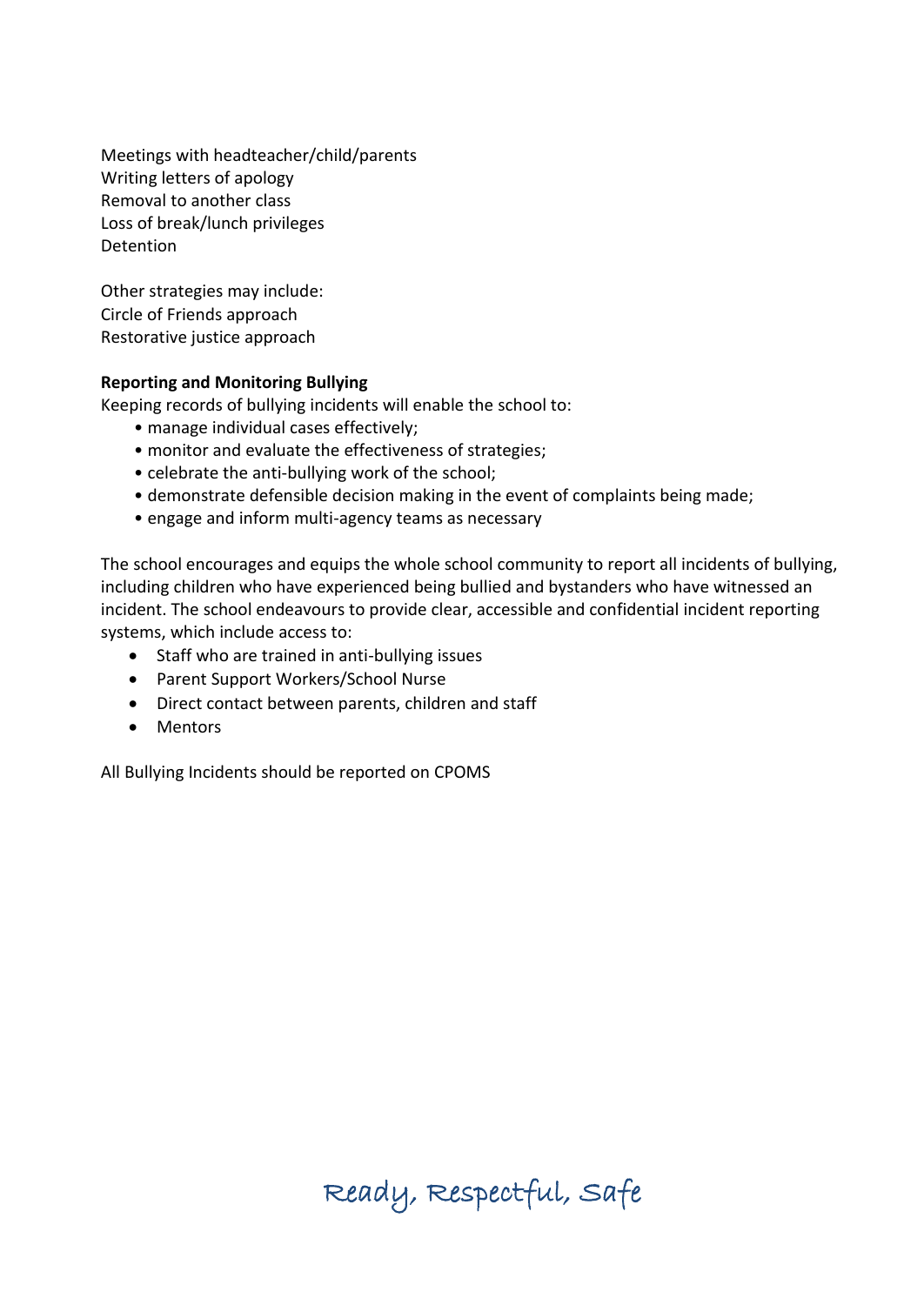#### **Appendix A – Exclusions**

## **EXCLUSIONS-Exclusion from maintained schools, academies and PRUs in England (September 2017):**

Exclusion is seen as the last resort in the School's system of sanctions.

Where there is a child at risk of exclusion a Pastoral Support Programme (PSP) is put in place and external services requested. The aim of the School is to keep children in school unless cases of indiscipline or breach of School rules are such that exclusion can be seen as the only way to maintain the safety of individuals, good order, behaviour and discipline.

This can be of two types:

- Fixed term, where the pupil is normally excluded for between 0.5 and 5 days at one time; up to a maximum of 45 days within an academic year. Including fixed period lunch time exclusion.
- Permanent.

Exclusion can only be sanctioned by the Headteacher and all procedures associated with it are carried out in accordance with LA guidance. Whenever possible, a parent / carer is contacted by telephone in the first instance. A formal letter follows with copies to the Chair of Governors and is recorded on SIMs. The appropriate form is also attached to the latter.

Where possible, work is set for the period of exclusion.

Following a fixed term exclusion, the pupil and their parent / carer are seen by the Headteacher prior to being re-admitted to school. This is called a reintegration meeting which is normally organised before the start of a new day.

In some cases, a pupil who completed a PSP and continues to have regular fixed term exclusions coupled with a poor behaviour record will be raised at the In Year Fair Access Panel meeting and then may be permanently excluded. In these cases, the pupil and a parent / carer will be asked to attend a meeting with governors.

Procedures for a permanent exclusion follow DfE Statutory Guidance September 2017.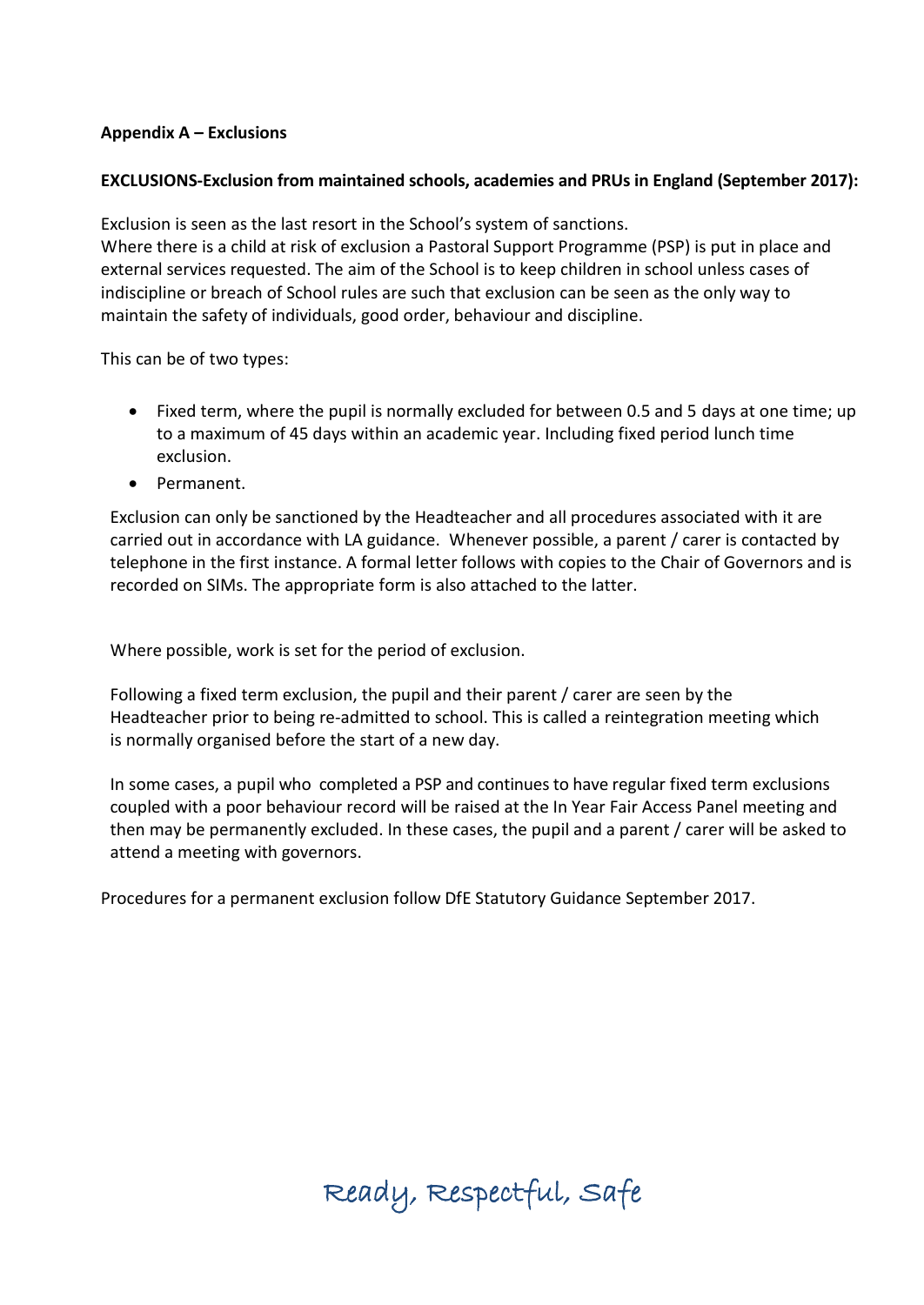A Pupil Discipline Committee of at least three governors (excluding staff) considers a report from the Headteacher and representations from the parent / carer within 15 school days. If the permanent exclusion is upheld, the parent /carer is given advice by the Local Education Authority to determine future provision for the pupil. The parent / carer may appeal to Suffolk County Council, if they are unhappy with the decision of the Pupil Discipline Committee.

## **Appendix B - Detention**

- Schools have a legal power to put pupils (under 18) in detention.
- Detention as a sanction must be communicated.
- Outside school hours section 5 of the 2011 Act removes the requirement of staff in schools in England to give 24 hours written notice.
- Lunchtime detention no notice required.
- Parental consent not required.

#### **Appendix C – Power to search pupils without consent**

In addition to the general power to use reasonable force described above, headteachers and authorised staff can use such force as is reasonable given the circumstances to conduct a search for the following "prohibited items":

- knives and weapons
- alcohol
- illegal drugs
- stolen items
- tobacco and cigarette papers
- **fireworks**
- pornographic images
- any article that has been or is likely to be used to commit an offence, cause personal injury or damage to property.

Force **cannot** be used to search for other items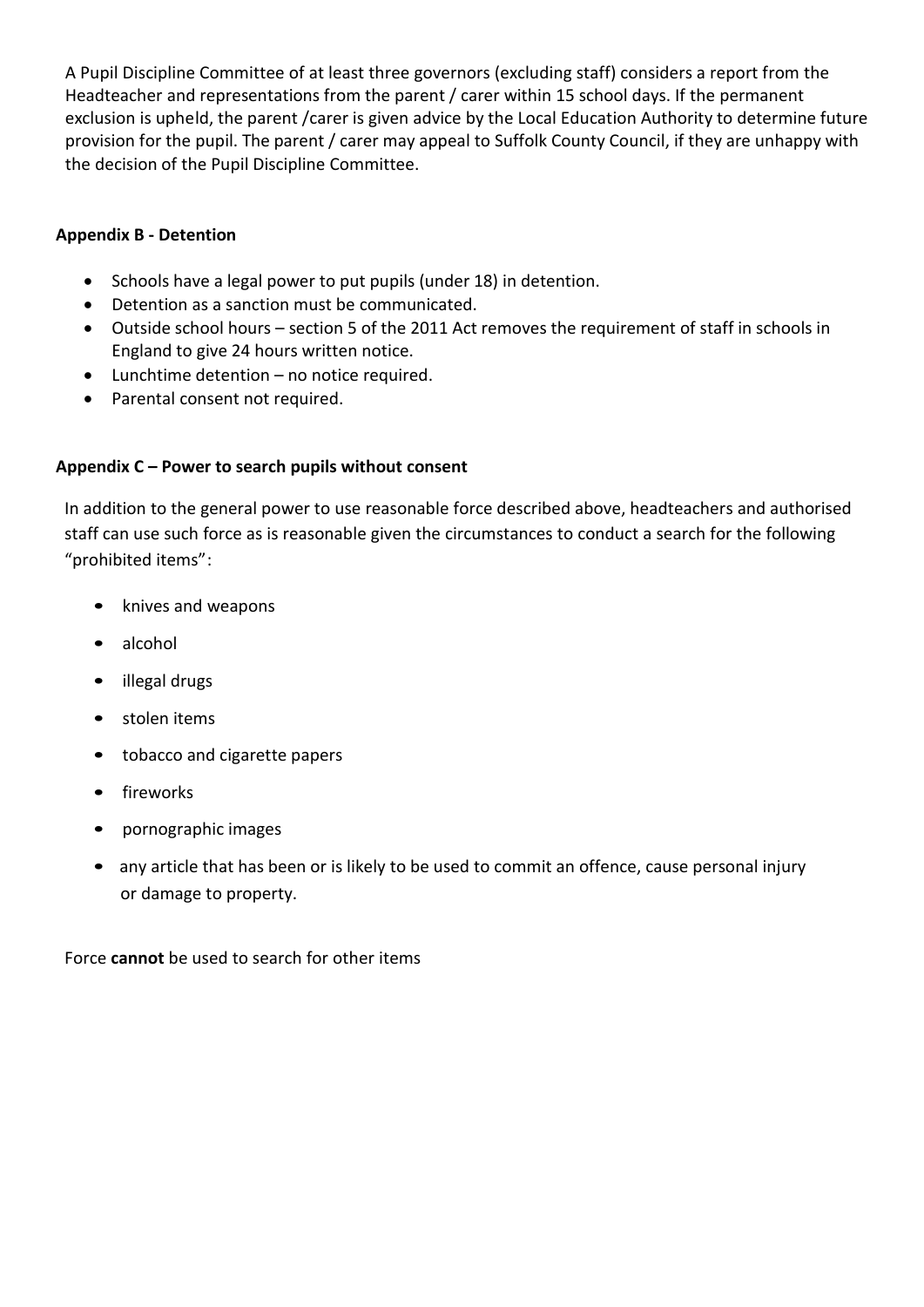



# **Our Behaviour Values: -**

We are READY We are RESPECTFUL We are SAFE

# **If you do not follow the Behaviour Values:-**

- You will be spoken to twice,
- You will be asked to take time for 5 mins-you will miss part of your playtime to have a restorative conversation with your teacher.
- If you return and your behaviour continues to be unacceptable you will go to the R&R room. Mrs Farizo will help you and let your parents know that you have missed learning.

# **Time in the R&R room means:**

- Helping you to improve your behaviour.
- A safe place to regulate your emotions.
- Talking to an adult.